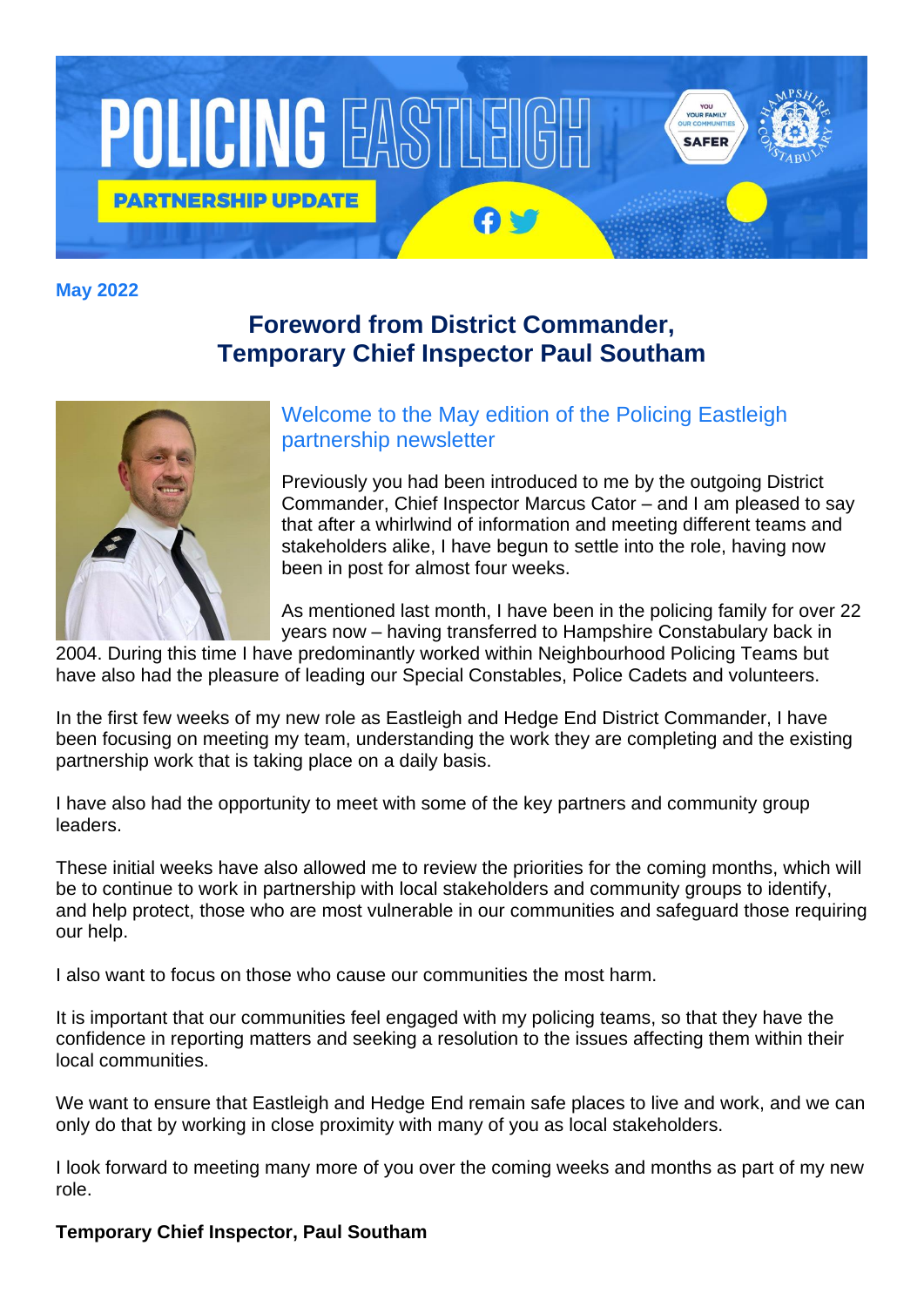Finally, a quick reminder that our [Eastleigh Police](https://gbr01.safelinks.protection.outlook.com/?url=http%3A%2F%2Fwww.facebook.com%2Feastleighpolice&data=04%7C01%7Cwes.hutchins%40hampshire.police.uk%7Cbf6566bad9a949f16af908d9ef935708%7C23de4379957a41a69587165d6c6b4dbd%7C0%7C0%7C637804238356267134%7CUnknown%7CTWFpbGZsb3d8eyJWIjoiMC4wLjAwMDAiLCJQIjoiV2luMzIiLCJBTiI6Ik1haWwiLCJXVCI6Mn0%3D%7C3000&sdata=G1wlWzWHRbZeS227Xk0MszptW40ySawHmlRpzhDbiMI%3D&reserved=0) and [Hedge End](https://gbr01.safelinks.protection.outlook.com/?url=http%3A%2F%2Fwww.facebook.com%2Fhedgeendpolice&data=04%7C01%7Cwes.hutchins%40hampshire.police.uk%7Cbf6566bad9a949f16af908d9ef935708%7C23de4379957a41a69587165d6c6b4dbd%7C0%7C0%7C637804238356267134%7CUnknown%7CTWFpbGZsb3d8eyJWIjoiMC4wLjAwMDAiLCJQIjoiV2luMzIiLCJBTiI6Ik1haWwiLCJXVCI6Mn0%3D%7C3000&sdata=Leo58lQzW8LVs8YMxjRug6jt6cQ6GpWJiFd4V%2B%2FqWYY%3D&reserved=0) Facebook pages are a great way to follow the team and the work they are doing to tackle crime in the local area in order to keep our communities safe.

# **Investigation update**

## **COURT**

#### **Man pleads guilty to offensive weapon charges following routine stop in Eastleigh**

A 36-year-old man from Eastleigh has pleaded guilty to possessing an offensive weapon in a public place, following a routine stop search by officers.

It comes after officers located a discarded knife in a garden at around 11.20am on Friday 6 May on Archers Road – after the man had attempted to flee from officers on foot between Northlands Road and Archers Road.

Andrew Henbest, aged 36, of Desborough Road in Eastleigh was arrested, and later charged with possession of a bladed article in a public place.

He appeared before Southampton Magistrates Court on Friday 6 May, where he pleaded guilty to the offence. He is due to be sentenced at the same court on Wednesday 8 June.

### **ARREST**

#### **Chandler's Ford man arrested on suspicion of drug supply offences**

Officers conducting routine patrols in Chandler's Ford have arrested a man on suspicion of drug supply offences.

It comes after officers stopped a silver Toyota Yaris at around 1pm on Friday 13 May in Morley Gardens.

The driver, and the vehicle, were searched under the Misuse of Drugs Act. A quantity of cash and a number of two mobile phones were located and seized.

A further search of an address in Morley Gardens located a quantity of suspected Class A drugs, a quantity of Class B drugs and other drug-related paraphernalia. These were all seized as part of the ongoing investigation.

A 21-year-old man from Chandler's Ford was arrested on suspicion of being concerned in the supply of Class A drugs.

He was later released under investigation, pending further police enquiries.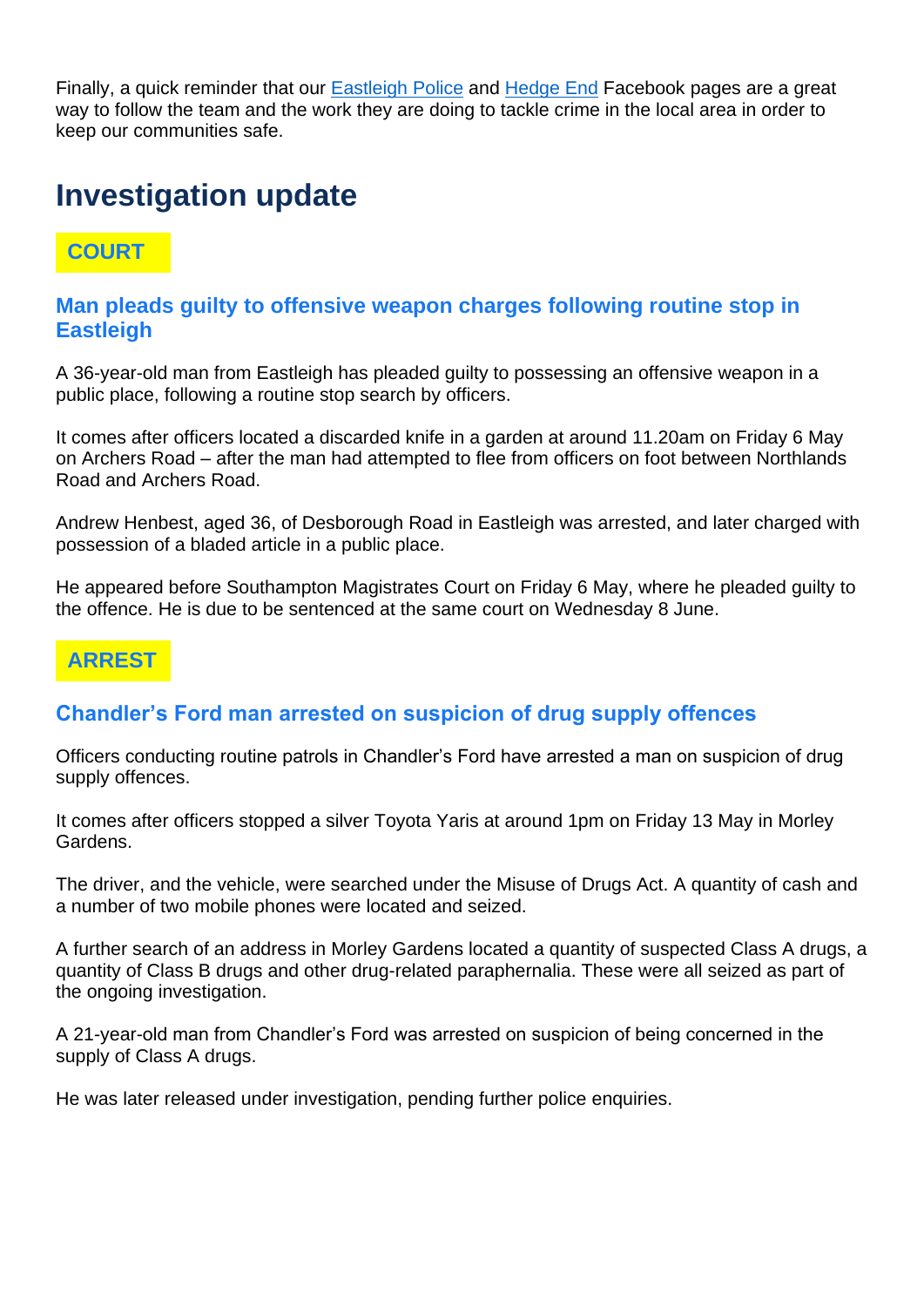### **COMMUNITY RESOLUTION ORDER**

#### **Fair Oak teenager issued Community Resolution Order following criminal damage offence**

Officers investigating a report of criminal damage outside Fair Oak library have issued a Community Resolution Order to a local 15-year-old boy.

It comes after we received information that a solar bench recently installed by Fair Oak and Horton Heath Parish Council outside the community library had been significantly damaged by a teenager on Thursday 7 April at around 4.35pm.

Officer enquiries resulted in the identification of the teenager responsible who was voluntarily interviewed under caution at a local custody suite. When questioned by officers, the boy claimed responsibility for causing the damage and was remorseful for his actions.

He was given a Community Resolution Order as a result.

Fair Oak Parish Council were supportive and in agreement in terms of issuing a Community Resolution Order on this occasion, on the basis that they had seen clear intent from the boy and his parents in terms of engagement with the details of the Community Resolution Order and that plans are afoot to arrange a suitable period of community service in the local Fair Oak area as part of the rehabilitation process.

Out of court disposals are a way of police tackling some crime types or first-time offenders without needing to take the matter to court. This can include the issuing of conditional cautions and community resolution orders – and can represent an effective response to offending that focuses on the needs of the victim.

While we may not always get it right from a local community perspective, we are transparent about the work that we do and the outcomes that we have secured for victims.

# **Community Cohesion**



#### **Bobby Buddies knitted to support children living with domestic abuse**

Knitted police officer teddy bears are being handed out to children involved in incidents of domestic abuse.

The bears, which are knitted by volunteers, are given to children by officers to help communicate with them and break down barriers that can exist when police attend after a domestic incident.

Our PCSOs attended Chandler's Ford library on Friday

22 April to collect a large selection of bears which had been knitted by local members of the community.

We love seeing their great work!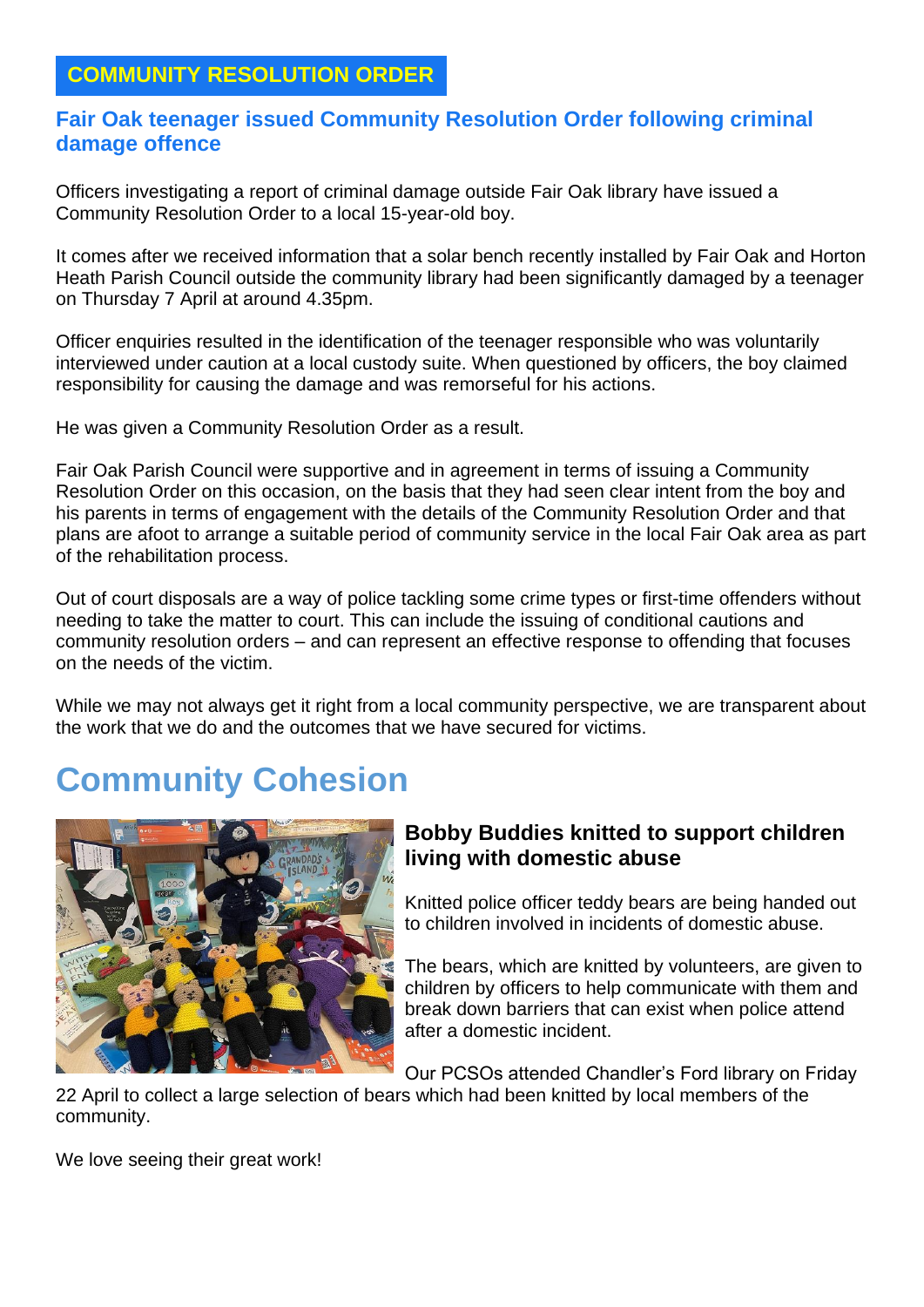Domestic abuse can have devastating effects on children and they need to be properly spoken to and safeguarded. We also don't want them to think police officers are scary or be afraid of us now, or in the future.

The bears give officers something tangible to handover and talk about, to break down barriers, and engage with the young child.

Neighbourhood Policing Teams are continuing to engage with local knitting groups to gather more bears.

#### **Our Priorities**

- Addressing increasing levels of youth-related anti-social behaviour across the whole District area.
- Working to tackle local drug networks and associated drug-related activity across Eastleigh and Hedge End.